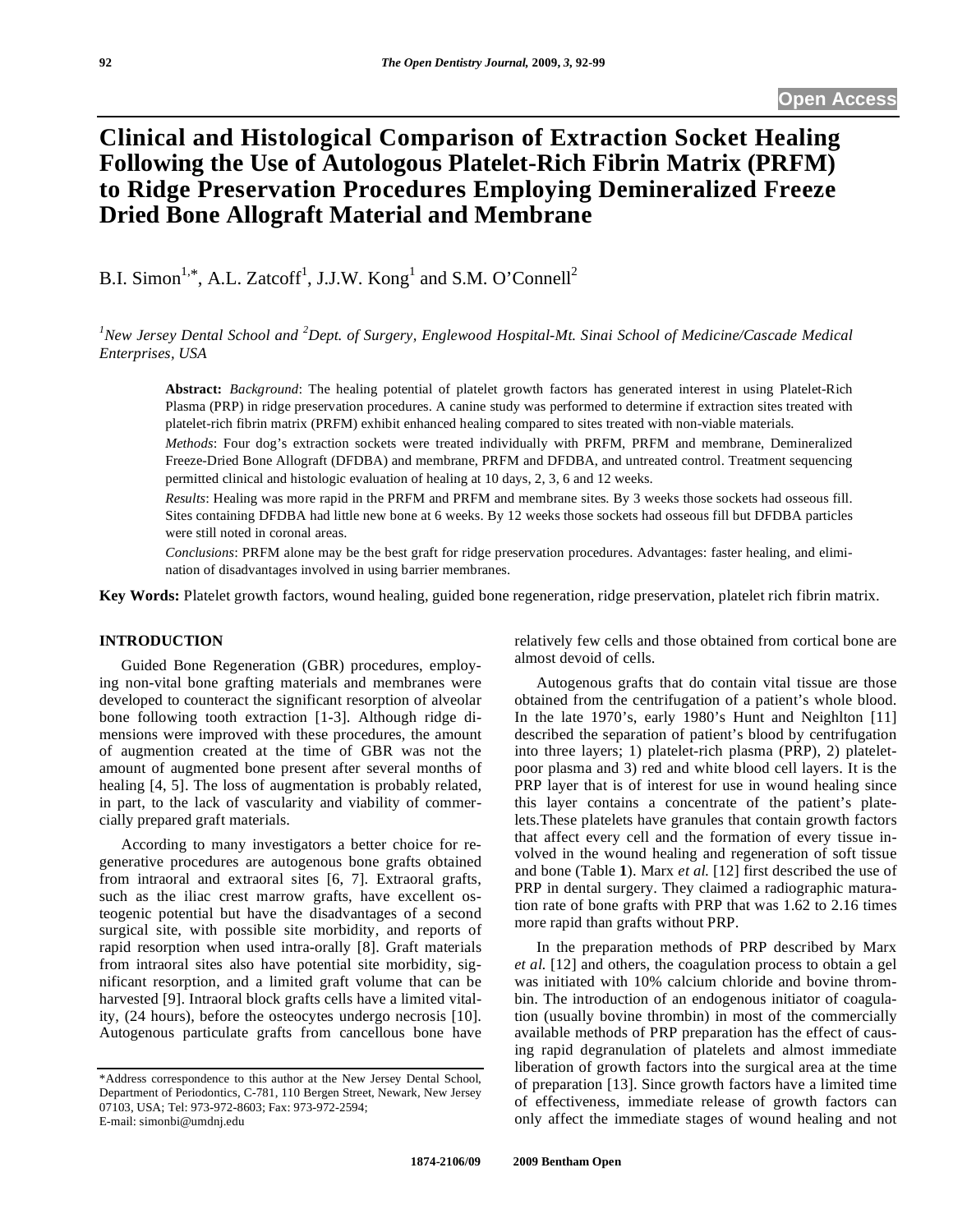| Table 1. | <b>Growth Factors Found in Platelets in PRFM</b> |
|----------|--------------------------------------------------|
|          |                                                  |

| Factor                                          | <b>Target Cell/Tissue</b>                                                                                                                                                          | <b>Function</b>                                                                                                                                             |  |  |
|-------------------------------------------------|------------------------------------------------------------------------------------------------------------------------------------------------------------------------------------|-------------------------------------------------------------------------------------------------------------------------------------------------------------|--|--|
| PD-EGF<br>(epidermal growth factor)             | Blood vessel cells, outer skin cells<br>Fibroblasts, and many other cell types                                                                                                     | Cell growth, recruitment<br>Differentiation, skin closure<br>Cytokine secretion<br>٠                                                                        |  |  |
| PDGF, A+B<br>(platelet-derived growth factor)   | Fibroblasts, smooth muscle cells, chondrocytes,<br>$\bullet$<br>osteoblasts, mesenchymal stem cells                                                                                | Potent cell growth, recruitment<br>$\bullet$<br>Blood vessel growth, granulation<br>Growth factor secretion; matrix formation<br>w/BMPs (collagen and bone) |  |  |
| TGF-61<br>(transforming growth factor beta1)    | Blood vessel tissue, outer skin cells<br>$\bullet$<br>Fibroblasts, monocytes<br>٠<br>TGF gene family includes the BMPs<br>٠<br>Osteoblasts – highest levels of TGF- $\beta r$<br>٠ | Blood vessel $(+/-)$ , collagen syn.<br>$\bullet$<br>Growth inhibition, apoptosis (cell death)<br>٠<br>Differentiation, activation<br>٠                     |  |  |
| $IGF-1.2$<br>$(insulin-like growth factor1,2)$  | Bone, blood vessel, skin, other tissues<br><b>Fibroblasts</b>                                                                                                                      | Cell growth, differentiation, recruitment<br>Collagen synthesis w/PDGF                                                                                      |  |  |
| <b>VEGF/ECGF</b><br>(vascular endothelial GF)   | Blood vessel cells<br>$\bullet$                                                                                                                                                    | Cell growth, migration, new blood vessel growth<br>٠<br>Anti-apoptosis (anti-cell death)                                                                    |  |  |
| <b>bFGF</b><br>(basic fibroblast growth factor) | Blood vessels, smooth muscle, skin<br>٠<br>Fibroblasts, other cell types                                                                                                           | Cell growth<br>Cell migration, blood vessel growth<br>٠                                                                                                     |  |  |

the extended period of time needed for bone and soft tissue regeneration.

 A platelet-rich fibrin material, which does not use bovine thrombin as an activator, has been described as a Platelet-Rich Fibrin Matrix (PRFM).\* The proprietary process for PRFM preparation separates the blood cells from the platelets and plasma proteins, during an initial low speed centrifugation of a patient's blood. A second centrifugation converts fibrinogen to fibrin in the presence of  $CaCl<sub>2</sub>$  and the fibrin cross-links to form a matrix that contains viable platelets. Carroll *et al*. [14] have demonstrated, *in vitro*, that the viable platelets in PRFM released 6 growth factors in about the same concentration for the 7-day duration of their study.

 Given prolonged growth factor presence it would be expected that PRFM treatment of an extraction socket might result in enhanced wound healing compared to those sites treated with non-viable graft materials. To test this hypothesis, a study was designed to compare PRFM\*, to conventional GBR techniques utilizing demineralized freeze dried bone allograft (DFDBA) and bioresorbable collagen membrane, in a histologic study in dogs.

#### **MATERIALS AND METHODS**

\_\_\_\_\_\_\_\_\_\_\_\_\_\_\_\_\_\_\_\_\_\_\_\_\_\_

The study was conducted on four mongrel dogs weighing 20 - 25kg. The experimental protocol was approved by the Institutional Animal Care and Use Committee of the University of Medicine and Dentistry of New Jersey. Four treatment modalities were evaluated and compared in each animal: 1)

PRFM alone 2) PRFM with an osseous graft (DFDBA) incorporated 3) PRFM covered by a resorbable collagen membrane and 4) DFDBA covered by a resorbable collagen membrane.<sup>\*</sup> In each dog, all of these modalities were individually employed in extraction sites immediately after tooth extraction. One site in each animal was included as an untreated control.

 In order to assess extraction site healing over time, the times of extraction were staggered. The sequencing was designed so that each dog had the same seven teeth extracted in 2 surgeries. The timing of the surgeries in each dog captured the healing at 2 time specific intervals. The design also permitted each treatment modality and each time interval to be present in two different animals. Healing was evaluated at 10 days, 2 weeks, 3 weeks, 6 weeks and 12 weeks post-operatively

# **PREPARATION OF THE PLATELET RICH FIBRIN MATERIAL (PRFM)**

 PRFM was prepared by collecting 9 ml of venous blood from each animal in a collection/separation tube (Tube 1) prior to beginning the extractions. This tube contained 1) a buffered tri-sodium citrate additive that prevents clotting during the separation stage and 2) a proprietary separation material. Tube 1 was centrifuged for 6 minutes at 1100g (RCF). Following centrifugation, PRP comprises the supernatant above the thixotropic separation gel and the red and white blood cell fractions are below the separation material.

 Just prior to the graft material being placed, the PRP supernatant was transferred into a second tube (Tube 2) *via* a

\_\_\_\_\_\_\_\_\_\_\_\_\_\_\_\_\_\_\_\_\_\_\_\_\_\_

<sup>\*</sup> FIBRINET® Autologous System for Platelets and Fibrin, Cascade Medical Enterprises, Wayne, NJ.

<sup>\*\*</sup>Bioguide Collagen Membrane, Osteohealth Co., Shirley, N.Y.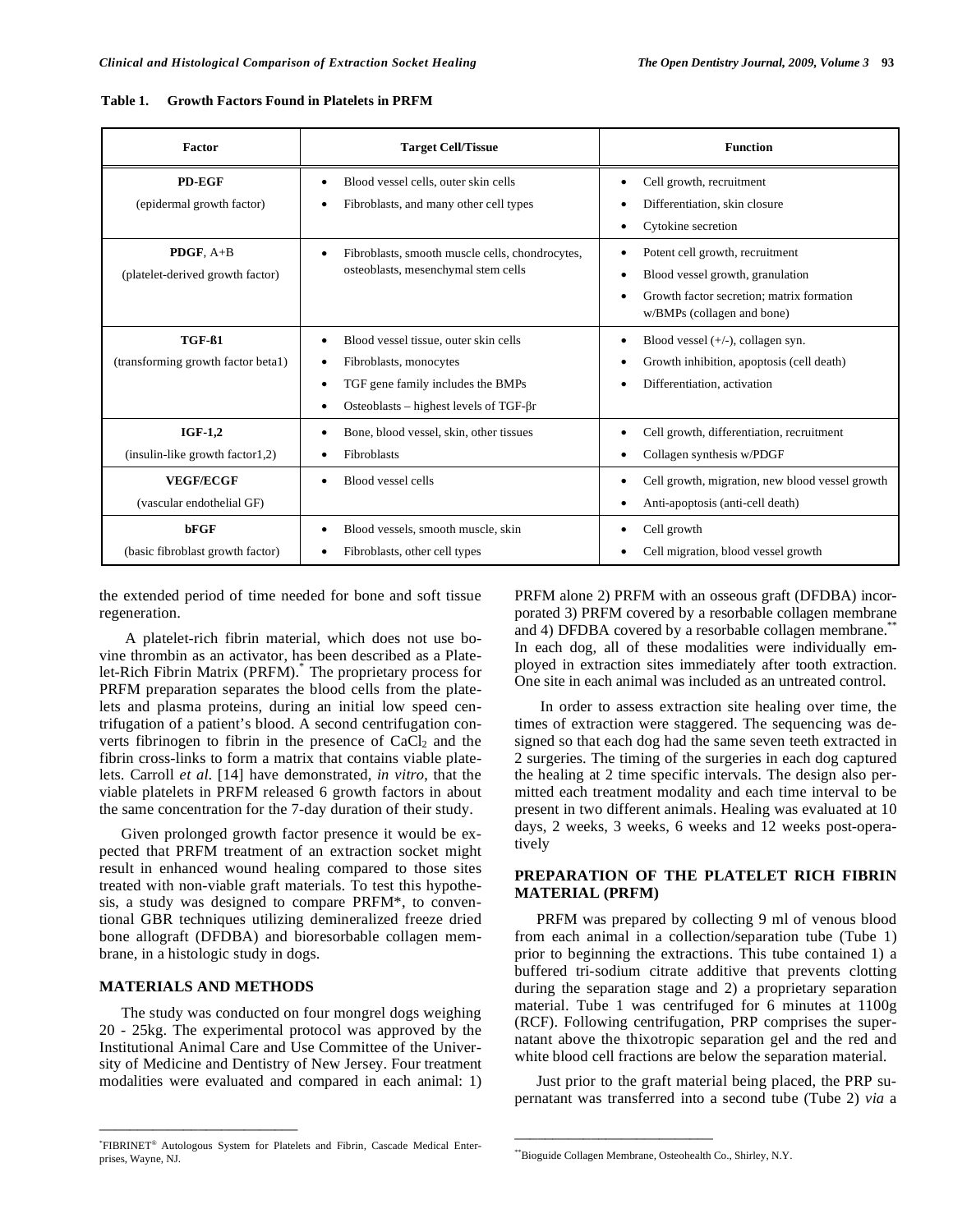#### **Table 2. Schedule of Extractions**

|          |             | $1st$ Surgery | 2 Week<br><b>Healing</b> | 3 Week<br><b>Healing</b> | 4 Week<br><b>Healing</b> | 6 Week<br><b>Healing</b> | 9 Week<br><b>Healing</b> | 12 Week<br><b>Healing</b> |
|----------|-------------|---------------|--------------------------|--------------------------|--------------------------|--------------------------|--------------------------|---------------------------|
| $\log A$ | Extractions | 4             |                          |                          |                          | 3                        |                          | End<br>Point              |
| $\log B$ | Extractions | 3             |                          |                          |                          |                          | 4                        | End<br>Point              |
| $\log C$ | Extractions | 4             |                          |                          | 3                        | End<br>Point             |                          |                           |
| $\log D$ | Extractions | 3             | 4                        | End<br>Point             |                          |                          |                          |                           |

male/female Luer-Loc 'Angel Wing' transfer device. Tube 2 contains a calcium chloride additive that facilitates clotting of the PRP. Tube 2 was centrifuged for 15 minutes at 1450g (RCF). This spin caused the PRP to become a PRFM, which is a gel containing a 5x platelet/fibrin concentrate, as compared to the animal's normal whole blood plus residual serum. The gel was easily divided so that [1] aliquot could be used for treatment with the gel alone and the  $2<sup>nd</sup>$  aliquot mixed with DFDBA as the sequencing of the study design required.

#### **Surgical Procedure**

 Preoperatively, a fentanyl patch was applied on a shaved portion of the dogs side and, glycopyrrolate (0.01 mg/kg), acepromazine  $(0.1 \text{ mg/kg})$ , and morphine  $(0.5 \text{ mg/kg IV})$ were given as pre-medication. Thiopental (10-20mg/kg) given intravenously used for induction of anesthesia with isoflurance 1-3% inhaled *via* an endotracheal tube was used for general anesthesia. Local infiltration of lidocaine (2%) with epinephrine (1:50,000) was administered for hemostasis and to reduce postoperative pain.

 Sulcular incisions were made around the teeth to be extracted. Full-thickness buccal and lingual flaps were reflected. The roots of the teeth were carefully and atraumatically extracted. Digital photographs were taken pre, during, and post surgery.

 Treatment of each extraction site was performed according to the sequencing schedule previously described (Table **2**). Where employed, the membranes were carefully positioned in accordance with the principles of human GBR procedures. Flaps were sutured with 4-0 Ethibond™ sutures.<sup>\*</sup>

 Postoperatively the dogs were administered morphine (0.5 mg/kg) intramuscularly and a Fentanyl patch for analgesia and clindamycin (11 mg/kg PO, BID) for 5 days. The dog's oral cavities were rinsed with a solution of 0.12% chlorhexidine rinse daily until sacrifice. The animals were weighed once weekly for the first two weeks post-operatively. A soft diet was provided for about 10 days post-surgery.

 $\mathcal{L}_\text{max}$  and  $\mathcal{L}_\text{max}$  and  $\mathcal{L}_\text{max}$ 

#### **Histologic Preparation**

 Immediately after sacrifice the specimens were placed in 10% formalin solution. Following fixation, decalcification of the block sections was accomplished by immersion in undiluted RDO for approximately 5 - 8 days. Dehydration followed by paraffin embedding and microtome serial sectioning (5μ) was performed. Slides were stained with Hematoxylin and Eosin, or Mallory's Trichrome.

## **RESULTS**

 Clinically, all of the 28 extraction sockets healed uneventfully. Soft tissue healing proceeded normally but appeared to be more rapid in the PRFM alone sites. By the end of the 12 weeks of the study all sites were clinically healed completely. Histologically, the healing was quite different and much more rapid for those sockets treated with PRFM alone or with a membrane as compared to those sites in which DFDBA was used as a graft. The most important observations are summarized below.

#### **PRFM Alone and PRFM and Membrane (Fig. 1)**

- **1) 10 days** PRFM alone and PRFM and a membrane sockets were filled with an organized connective tissue and very little cellular infiltrate.
- **2) 2 weeks** complete epithelialization of the wound had occurred. A well-organized fibrous connective tissue was seen with new bone growing from the entire periphery of the socket toward the center of the site.
- **3) 3 weeks** the sites were completely filled with new bone.

# **DFDBA and Membrane (Fig. 2)**

- **1) 3 weeks** the specimens have a thin epithelium overlying the extraction site with a slight discontinuity. The socket was still filled with non-vital DFDBA particles and dense inflammatory infiltration. No new bone formation was seen in the extraction socket.
- **2) 6 weeks** epithelialization of the wound was not complete and non-vital osseous particles appeared to be present in the fibrous connective tissue overlying the area. The socket contained fibrous connective tissue but nonvital osseous particles surrounded by an inflammatory in-

<sup>\*\*\*</sup>Ethibond Sutures, Ethicon Surgical, Sommerville, N.J.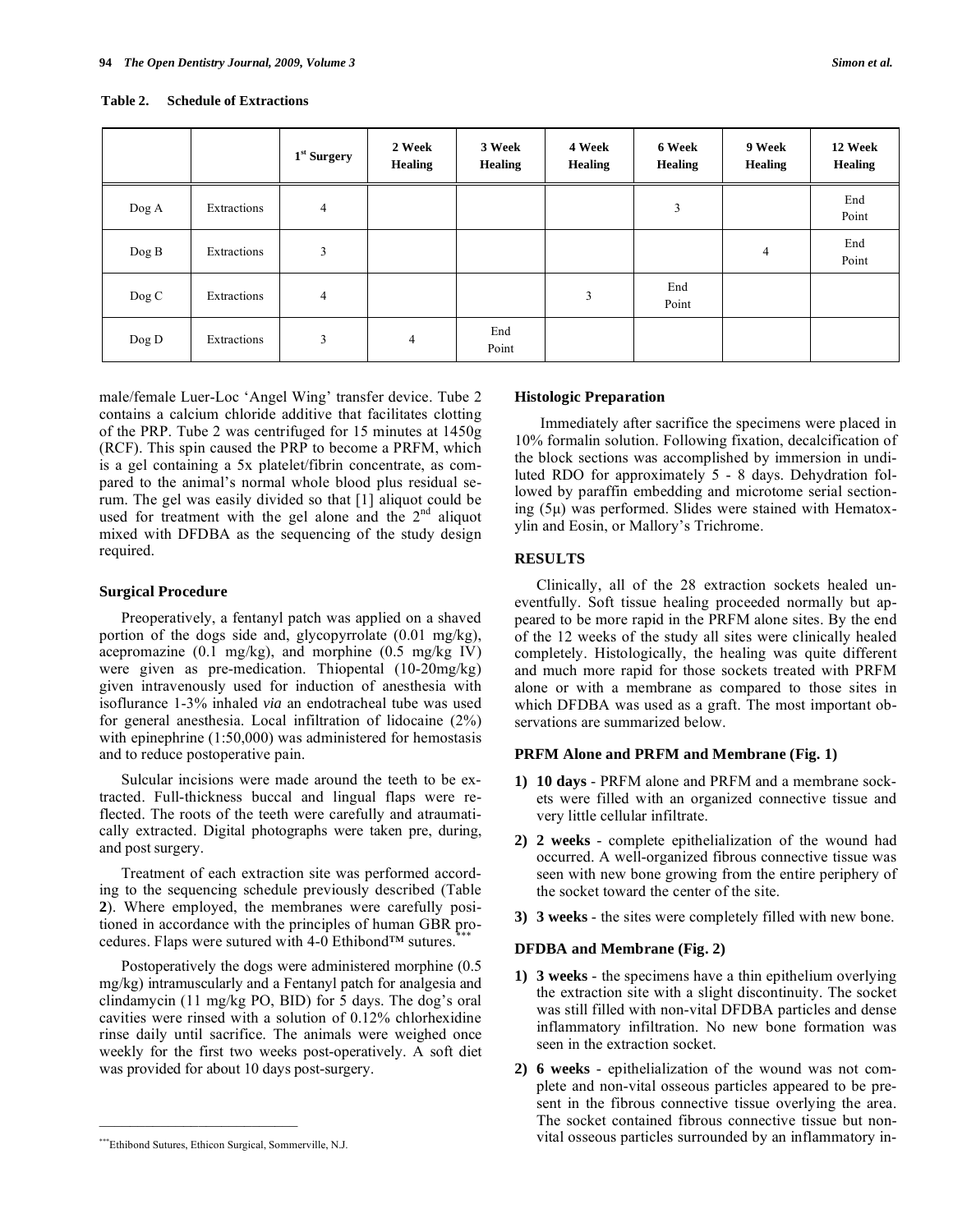

# **Fig. (1). PRFM alone and PRFM and Membrane.**

**10 days** - PRFM alone and PRFM and a membrane sockets were filled with an organized connective tissue (**CT**) and very little cellular infiltrate.

**2 weeks** - complete epithelialization (**E**) of the wound had occurred. A well-organized fibrous connective tissue (**CT**) was seen with new bone growing from the entire periphery of the socket toward the center of the site.

**3 weeks** - the sites were completely filled with new bone (**B**).

filtrate could still be noted. There was a minimal amount of new bone observed in the apical third of the socket.

**3) 12 weeks** - maxillary sites had complete fill of the socket with new bone and only a few bone chips were seen in the overlying connective tissue. In mandibular sites (above section – omit this reference to an above section), new bone filled most of the socket, but in the coronal third there was a cone shaped area of non-vital bone particles, surrounded by inflammatory infiltrate and connective tissue. This cone was narrow in the center of the socket becoming wider in the coronal portion of the area.

# **PREM with DFDBA (Fig. 3)**

 Sites treated with PRFM and DFDBA healed slower than those with PRFM alone or with a membrane but faster than those grafted with DFDBA and a membrane.

**1) 3 weeks** – epithelization is complete and some new bone is noted in apical areas of the socket. Non-vital osseous particles and an inflammatory infiltrate in the connective tissue is still the predominate feature.

- **2) 6 weeks** new bone is filling the apical half of the socket. The coronal portion of the socket still contains non-vital bone chips.
- **3) 12 weeks** PRFM and DFDBA treated sockets exhibited almost the same histologic picture at 12 weeks, as the DFDBA and membrane areas except for fewer non-vital osseous particles, inflammatory infiltrate and connective tissue in the coronal portion of the socket.

# **Untreated Control**

Control ungrafted extraction sites at 6 weeks had virtually complete osseous fill of the socket. However, there appeared to be significant loss of alveolar height.

## **DISCUSSION**

 The advantageous effects of platelet-rich fibrin matrix (PRFM), upon healing of extraction sites in dogs, would appear to be due to the many proposed benefits of PRP growth factors which drive the wound healing processes and results in an improved rate and quality of bone formation,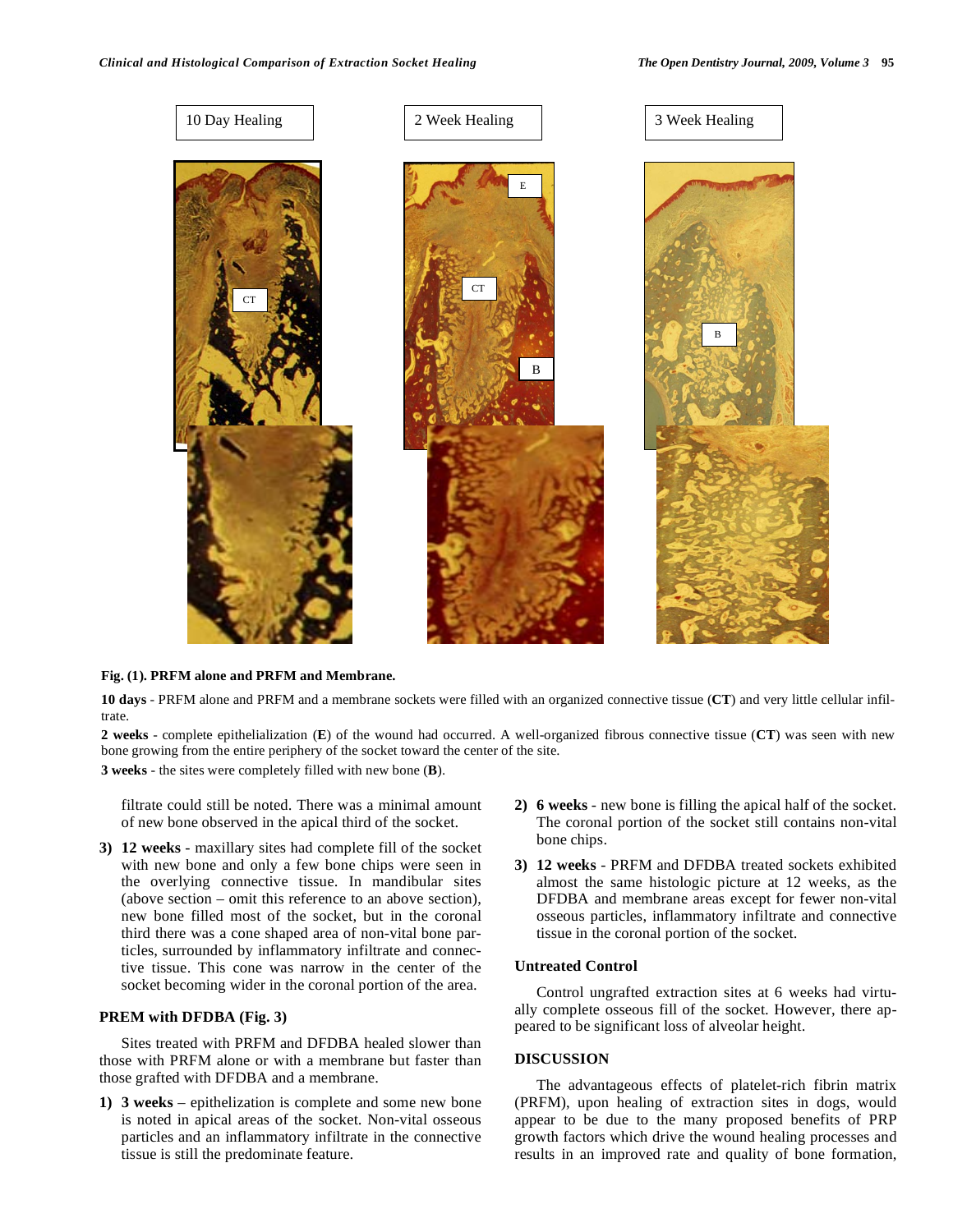

#### **Fig. (2). DFDBA and Membrane.**

**3 weeks** - the specimens have a thin epithelium (**E**) overlying the extraction site with a slight discontinuity. The socket was still filled with non-vital DFDBA particles (**NVB**) and dense inflammatory infiltration. No new bone formation was seen in the extraction socket.

**6 weeks** - epithelialization (**E**) of the wound was not complete and non-vital osseous particles appeared to be present in the fibrous connective tissue overlying the area. The socket contained fibrous connective tissue (**CT**) but non-vital osseous particles surrounded by an inflammatory infiltrate could still be noted. There was a minimal amount of new bone (**B**) observed in the apical third of the socket.

**12 weeks** - maxillary sites had complete fill of the socket with new bone and only a few bone chips were seen in the overlying connective tissue. In mandibular sites (above section), new bone (**B**) filled most of the socket, but in the coronal third there was a cone shaped area of non-vital bone particles (**NVB**), surrounded by inflammatory infiltrate and connective tissue. This cone was narrow in the center of the socket becoming wider in the coronal portion of the area.

[15-17], enhanced vascular ingrowth [18,19], enhanced soft tissue healing [20, 21], mitogenic effects [22, 23] and increased bone regeneration [17, 24, 25].

 Whether the proposed benefits of PRP result in superior healing has been investigated in humans and experimental animals. Although several reports have suggested that the addition of PRP to an osseous graft enhances healing in various applications [12, 26-28], other studies have indicated that adding PRP to a graft did not enhance the quantity or quality of new bone formation [29-33]. However, it is difficult to compare the animal studies since they used different animals, different study designs and platelet yields. The human studies were also varied in study design, numbers of patients, and application. Further, there were differences in PRP preparation, which would influence the content and concentration of growth factors in the PRP [34].

 The PRP material used in this study is termed PRFM (Platelet-Rich Fibrin Matrix) and it differs from other commercially available PRP systems in that it does not use bovine thrombin or other exogeneos activators in the preparation process. The PRFM preparation process creates a gellike matrix that contains high concentrations of nonactivated, functional, intact platelets, contained within a fibrin matrix, that release, a relatively constant concentration of growth factors over a period of 7 days [14]. Unless there was a precipitous drop in concentration soon thereafter, there presumably would be sufficient concentration of these factors to influence the healing well into the normal sequence of introduction and functional maturation of the important healing elements.

 The prolonged presence of growth factors in the healing sites may be the most significant factor that causes the much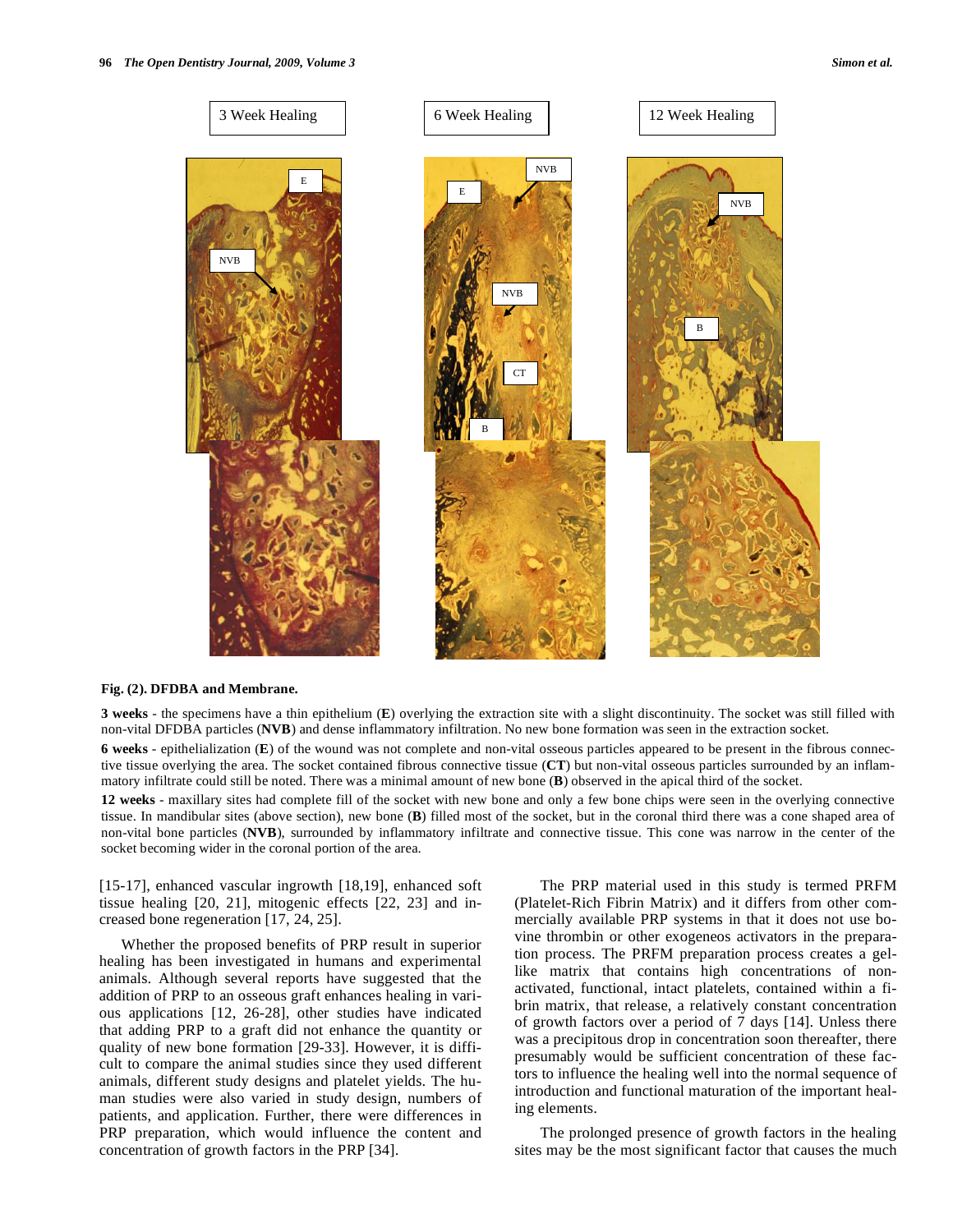

#### **Fig. (3). PRFM and DFDBA.**

Sites treated with PRFM and DFDBA healed slower than those with PRFM alone or with a membrane but faster than those grafted with DFDBA and a membrane.

**3 weeks** – epithelization (**E**) is complete and some new bone (**B**) is noted in apical areas of the socket. Non-vital osseous particles (**NVB**) and an inflammatory infiltrate in the connective tissue (**CT**) is still the predominate feature.

**6 weeks** - new bone (**B**) is filling the apical half of the socket. The coronal portion of the socket still contains non-vital bone chips (**NVB**).

**12 weeks** - PRFM and DFDBA treated sockets exhibited the almost the same histologic picture at 12 weeks as the DFDBA and membrane areas except for fewer non-vital osseous particles, inflammatory infiltrate and connective tissue in the coronal portion of the socket.

more rapid healing in the extraction sockets grafted with PRFM alone noted in this investigation. However, the prolonged presence of non-vital DFDBA particles and the accompanying inflammatory infiltrate noted during the healing through 12- weeks, was undoubtedly also a significant reason for delayed healing in the sockets where that material was used. Sites treated with PRFM alone had complete osseous fill of the extraction socket in 3 weeks, while sites treated with non-vital DFDBA still did not exhibit complete fill after 12 weeks. The fact that these DFDBA particles created an inflammatory/ foreign body reaction during healing of sockets has been reported in many studies. Becker *et al*. [35, 36] histologically evaluated human osseous graft cores and concluded that the over-riding histological characteristic of sites grafted with DFDBA or MFDBA was the retention of non-vital graft particles encapsulated with fibrous connective tissue. They suggested that the elimination of the nonvital bone particles from the wound was accomplished by macrophages or giant cells (foreign body reaction) or by sequestration, similar to the reactions observed in this investigation, not by resorption.. They concluded that non-vital osseous graft materials would delay healing and affect the quality of regenerated bone.

 There may be other benefits when PRFM is used alone, without a membrane, as a graft. 1) Decreased time required to perform the socket preservation procedure. In the conventional GBR procedure using a membrane and DFDBA, properly placing and stabilizing the membrane after placement of the graft can take some time. When PRFM alone is used as the graft, the time required to place and stabilize the membrane is saved, since the membrane and its stabilization are not needed. 2) Elimination of complications and a reduction in ridge dimensions associated with membrane exposure.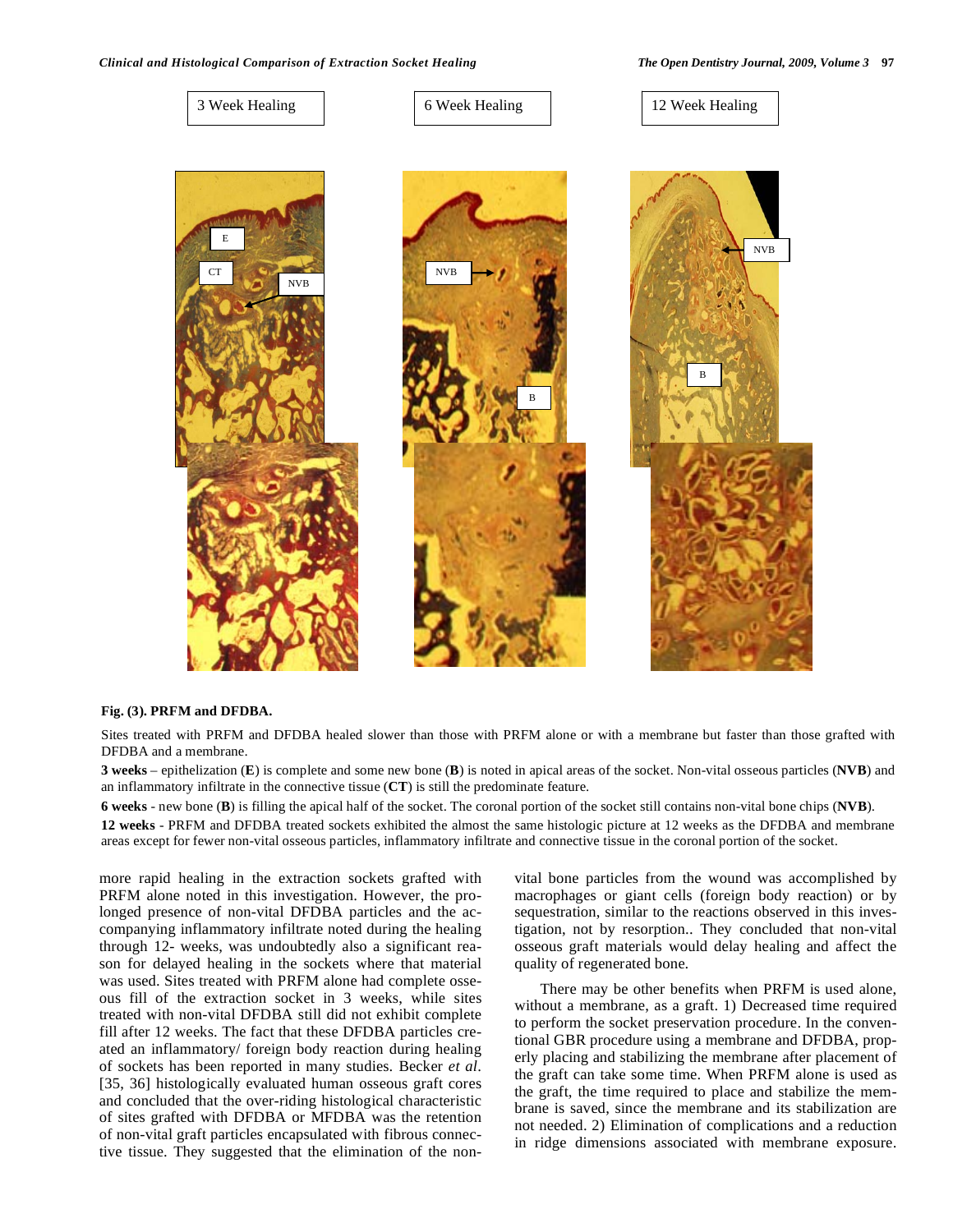Membrane exposure of non-resorbable membranes has been shown to virtually eliminate any increase in ridge augmentation [37, 38]. Exposure of bioresorbable membranes may also result in a relative reduction in ridge augmentation, but the effects of exposure appear insignificant relative to those reported with non-resorbable membranes [5]. Obviously, if a membrane is not used or needed during the ridge preservation procedure, the potential disadvantages of membrane exposure are not a consideration. 3) "Better quality" of bone in healed extraction sites grafted with PRFM alone, because the sites will not contain non-vital bone chips. Non-vital DFDBA chips may take years to become resorbed by macrophages. Not only will the non-vital graft material delay normal bone formation, but the residual chips may weaken the host bone and/or create less than optimum bone next to dental implants [36]. 4) Possibly less bone resorption and therefore more ridge width and height after healing. Lekovic *et al*. [39] quantified the changes in alveolar width and height when a polygalactide/polylactide membrane was used for ridge preservation in intact extraction sockets (our Class I sockets). They recorded a 1.31 mm (17.79%) mean net loss of alveolar width and a 0.38 mm (11.59%) net loss of height after 4 to 6 months of healing. A more recent investigation by Iasella *et al*. [40] found that extraction sites treated with Demineralized Freeze Dried Bone Allograft (DFDBA) and a collagen membrane, incurred a mean net loss of 1.2 mm (13.04)% of pre-operative width. Other studies have shown an even greater net loss of width and height following GBR healing [4, 5]. The documented loss of alveolar height and width in these studies may be due to the inflammatory or foreign body reaction associated with non-vital bone particles. The inflammatory or foreign body reaction might cause resorption of the internal walls of the socket. In the coronal portions of the socket the width of osseous walls are thin, and internal resorption might lead to a reduction of the ridge after healing. With PRFM alone as the graft material, the healing process is more rapid and does not have an associated foreign body reaction adversely affecting the amount of bone formation.

#### **CONCLUSIONS**

 PRFM may represent a simple and effective means of accelerating new bone growth in a variety of oral and dental applications without the disadvantages of barrier membranes, non-vital graft materials or exogenous thrombin associated with other PRP systems.

# **ACKNOWLEDGMENTS**

 This research was funded, in part, by an unrestricted grant from Cascade Medical Enterprises, Wayne, New Jersey.

#### **REFERENCES**

- [1] Dahlin C, Gottlow J, Linde A, *et al*. Healing of maxillary and mandibular bone defects using a membrane technique. An experimental study in monkeys. Scand J Plast Reconstr Hand Surg 1990; 24(1): 13-19.
- [2] Buser D, Dula K, Belser U, *et al*. Localized ridge augmentation using guided bone regeneration. 1. Suargical procedure in the maxilla. Int J Periodontics Restorative Dent 1993; 13(1): 29-45.
- [3] Buser D, Dula D, Belser U, *et al*. Localized ridge augmentation using guided bone regeneration. II. Surgical procedure in the mandible. Int J Periodontics Restorative Dent 1995; 15(1): 10-29.
- [4] Simon B, Von Hagen S, Deasy M, Faldu M, Resnansky D. Changes in alveolar bone height and width following ridge augmentation using bone graft and membranes. J Periodontol 2000; 71: 1774-91.
- [5] Zubillaga G, Von Hagen S, Simon BI, Deasy MJ. Changes in alveolar height and width following post-extraction ridge augmentation using a fixed bioabsorbable membrane and demineralized freeze-dried bone osteoinductive graft. J Periodontol 2003; 74(7): 965-75.
- [6] Tolman DE. Reconstructive procedures with endosseous implants in grafted bone: a review of the literature. Int J Oral Maxillfac Implants 1995; 10(3): 275-94.
- [7] Palmer P, Palmer R. Dental implants to overcome anatomical difficulties. Br Dent J 1999; 187(10): 532-40.
- [8] Bell RB, Blakey GH, White RP, *et al*. Staged reconstruction of the severely atrophic mandible with autogenous bone graft and endosteal implants. J Oral Maxillofac Surg 2002; 60: 1135-41.
- [9] Mellonig JT. Autogenous and allogenic bone grafts in periodontal therapy. Crit Rev Oral Boil Med 1992; 3(4): 333-52.
- [10] Philips JH, Rahn BA. Fixation effects on membranous and endochondral onlay bone graft revascularization and bone deposition. Plastic Reconstr Surg 1990; 85(6): 891-7.
- [11] Knighton DR, Hunt TK, Thakral KK, *et al*. Role of platelets and fibrin in the healing sequence: an *in vivo* study of angiogenesis and collagen synthesis. Ann Surg 1982; 196(4): 379-88.
- [12] Marx R, Carlson ER, Eichstaedt RM, *et al*. Platelet Rich Plasma growth factors enhancement for bonegrafts. Oral Surg Oral Med Oral Pathol Oral Radiol Endod 1998; 85: 638-46.
- [13] O'Connell S, Carroll R, Beavis A, *et al*. Flow cytometric characterization of Cascade platelet-rich fibrin matrix (PRFM); The impact of exogenous thrombin on platelet concentrates (PC). Musculoskeletal Transplant Foundation. Edison, N. J. 2006.
- [14] Carroll RJ, Amoczky SP, Graham S, O'Connell SM. Characterization of autologous growth factors in Cascade platelet rich fibrin matrix (PRFM). Edison, NJ: Musculoskelatal Transplant Foundation 2005.
- [15] Sammartino G, Tia M, Marenzi G, *et al*. Use of autologous platelet-rich plasma (PRP) in periodontal treatment after extraction of impacted mandibular molars. J Oral Maxillofac Surg 2005; 63: 766-70.
- [16] Anitua E. Plasma rich in growth factors. Preliminary results of use in the preparation of future sites for implants. Inter J Oral Maxillofac Implants 1999; 14: 529-35.
- [17] Nash TJ, Howlett CR, Martin C, *et al*. Effect of platelet-derived growth factor on tibial osteotomies in rabbits. Bone 1994; 15: 203- 8.
- [18] Lucarelli E, Donati D, Cenacchi A, *et al*. Bone reconstruction of large defects using bone marrow derived autologous stem cells. Transfus Apher Sci 2004; 30: 169-74.
- [19] Tozum TF, Demiralp B. Platelet-Rich Plasma: A Promising Innovation in Dentistry. J Can Dent Assoc 2003; 69(10): 644a.
- [20] Furst G, Gruber R, Tangi S, *et al*. Sinus grafting with autogeneous platelet-rich plasma and bovine hydroxyapatite. A histomorphometric study in minipigs. Clin Oral Implants Res 2003; 14: 500- 8.
- [21] Maiorana C, Sommariva L, Brivio P, *et al*. Maxillary sinus sugmentation with anorganic bovine bone (Bio-Oss) and autologous platelet-rich plasma. Preliminary clinical and histologic evaluations. Int J Periodontics Restorative Dent 2003; 23: 227-35.
- [22] Weibrich G, Kleis W, Kunz-Kostomanolakis M, *et al*. Correlation of platelet concentration in platelet-rich plasma to the extraction method, age, sex and platelet count of the donor. Int J Oral Maxillofac Implants 2001; 16: 693-9.
- [23] Marx R. Platelet-rich plasma (PRP); What is PRP and what is not PRP? Implant Dent 2001; 10: 225-8.
- [24] Lynch SE, de Castilla GR, Williams RC, *et al*. The effects of shortterm application of a combination of platelet-derived and insulinlike growth factors on periodontal wound healing. J Periodontol 1991; 62: 458-67.
- [25] Zechner W, Tangi S, Tepper G, *et al*. Influence of platelet-rich plasma on osseous healing of dental implants: A histologic and histomophometric study in minipigs. Int J Oral Maxillofac Implants 2003; 18: 15-22.
- [26] Choukroun J, Diss A, Simonpiere A, *et al*. Platelet-rich fibrin (PRF): a second-generation platelet concentrate. Part V; histologic evaluations of PRF effects on bone allograft maturation in sinus